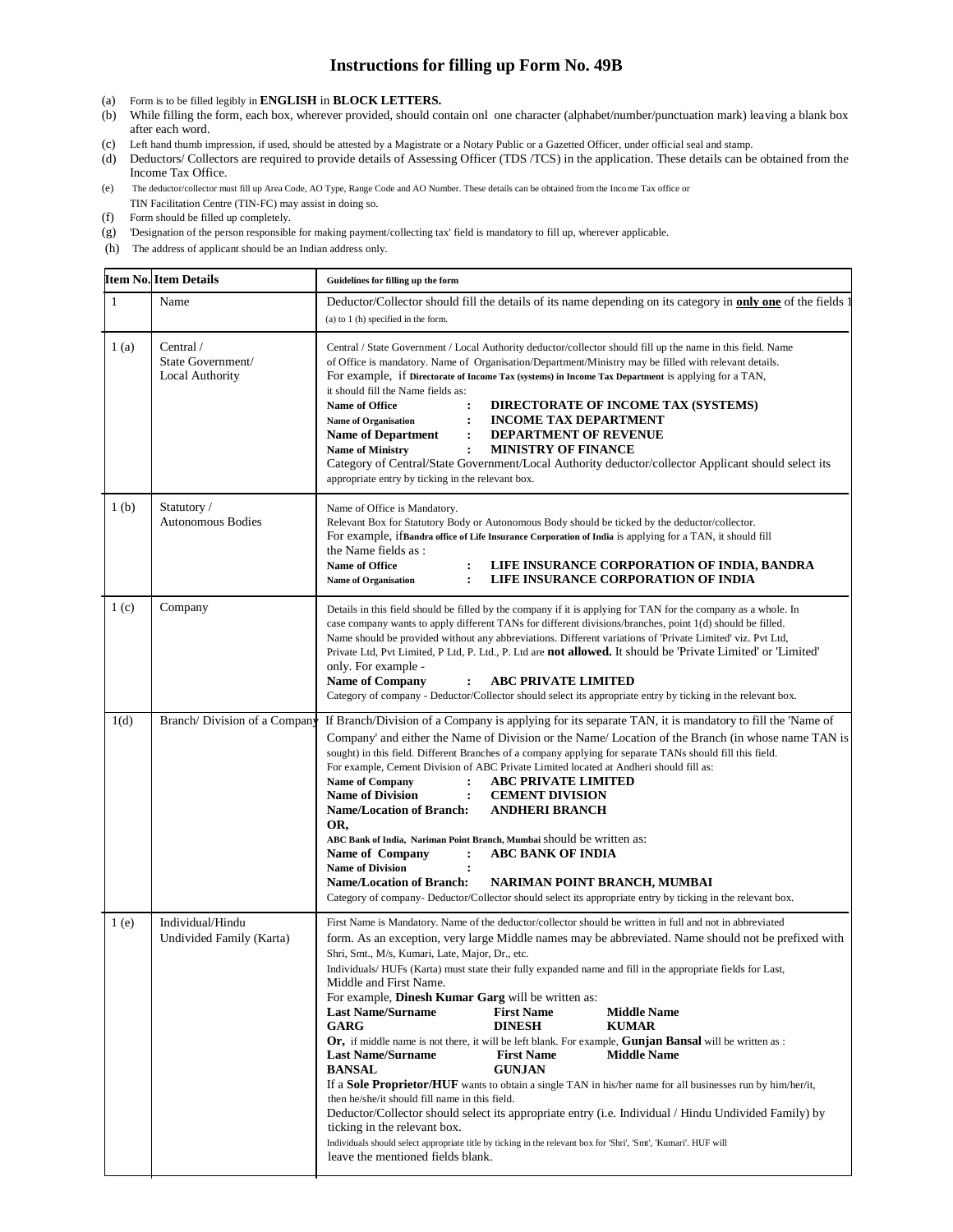| 1(f)           | Branch of Individual<br>Business (Sole Proprietorship)<br>Concern) / Hindu Undivided<br>Family (Karta)                 | This field should be filled only if TAN is being applied for branch of Individual Business (Sole<br>Proprietorship Concern)/ Hindu Undivided Family (Karta). It is mandatory to fill First Name. Other Title<br>(Dr. Late, Smt etc.) related rules / given in Item No. 1(e) will be applicable here also.<br>In case an Individual/HUF wants to obtain separate TANs for different businesses being run by him/her/it,<br>this category will be applicable. The name of the concern should be filled in the field for Name/Location of<br>Branch.<br>For example -<br><b>Last Name/Surname</b><br><b>First Name</b><br><b>Middle Name</b><br><b>KOHLI</b><br><b>BHUWAN</b><br><b>Name/Location of Branch:</b><br><b>WELLWORTH BOOK HOUSE</b><br>Deductor/Collector should select appropriate category (i.e. Individual / Hindu Undivided Family) by<br>ticking in relevant box. |
|----------------|------------------------------------------------------------------------------------------------------------------------|---------------------------------------------------------------------------------------------------------------------------------------------------------------------------------------------------------------------------------------------------------------------------------------------------------------------------------------------------------------------------------------------------------------------------------------------------------------------------------------------------------------------------------------------------------------------------------------------------------------------------------------------------------------------------------------------------------------------------------------------------------------------------------------------------------------------------------------------------------------------------------|
| 1(g)           | Firm/Association of Persons/<br>Association of Persons (Trusts)/<br>Body of Individuals/Artificial<br>Juridical Person | The Name of the Firm/Association of Persons/Association of Persons (Trusts)/Body of Individuals/<br>Artificial Juridical Person should be written in full in the field provided.                                                                                                                                                                                                                                                                                                                                                                                                                                                                                                                                                                                                                                                                                                |
| 1(h)           | Persons/Association of Persons<br>(Trusts)/Body of Individuals/<br>Artificial Juridical Person                         | Branch of Firm/Association of Iff different branches of a firm/AOP/AOP (trusts)/Body of Individuals/Artificial Juridical Person are<br>applying for separate TANs, this category is applicable. The Name of the Firm/Association of<br>Persons/Association of Persons (Trusts)/Body of Individuals/Artificial Juridical Person should be written<br>in full in the field provided. Name / Location of Branch should be entered in the relevant field.<br>For example -<br>Name of Firm<br><b>SHAH &amp; COMPANY</b><br><b>Name/Location of Branch</b><br>$\cdot$<br><b>FORT BRANCH</b>                                                                                                                                                                                                                                                                                          |
| $\overline{2}$ | Address                                                                                                                | Deductor/Collector should mention the address of the location where the tax is being deducted. It is<br>compulsory for the deductor/collector to mention at least two details out of four ie (Flat/Door/Block No.,<br>Name of Premises/Building/Village, Road/Street/Lane/Post Office and Area/Locality/Taluka/Sub<br>Division). Town/City/District, State/Union Territory and <b>PIN Code</b> are mandatory. The applicant should<br>not mention a foreign address.                                                                                                                                                                                                                                                                                                                                                                                                            |
| $\overline{c}$ | Telephone Number and<br>e-mail ID                                                                                      | (1) If Telephone Number is mentioned, STD Code is mandatory.<br>(2) In case of mobile number, country code should be mentioned as STD Code. For example -<br><b>STD Code</b><br>Telephone No.<br>9<br>0<br>-5<br>1<br>2<br>0<br>1<br>1<br>1<br>where '91' is the country code of India.<br>(3) It is <b>mandatory</b> for applicants to mention either their telephone number or e-mail id so that they can be<br>contacted in case of any discrepancy in the application form.<br>(4) Applicants may provide their valid e-mail IDs for receiving intimation about the status of their<br>application through e-mail.                                                                                                                                                                                                                                                          |
| 3              | Nationality of Deductor/Collector                                                                                      | This field is mandatory for all categories of deductor/collector.                                                                                                                                                                                                                                                                                                                                                                                                                                                                                                                                                                                                                                                                                                                                                                                                               |
| $\overline{4}$ | Permanent Account Number<br>(PAN)                                                                                      | Deductor/Collector should mention the existing 10-digit Permanent Account Number allotted to it, if any,<br>else leave this field blank.                                                                                                                                                                                                                                                                                                                                                                                                                                                                                                                                                                                                                                                                                                                                        |
| 5              | <b>Existing Tax Deduction Account</b><br>Number (TAN)                                                                  | If a deductor has existing Tax Deduction Account number in old format, it should mention the same in this<br>field.                                                                                                                                                                                                                                                                                                                                                                                                                                                                                                                                                                                                                                                                                                                                                             |
| 6              | <b>Existing Tax Collection Account</b><br>Number (TAN)                                                                 | If a collector has Tax Collection Account Number in the old format, it should mention the same in this field.<br>V1                                                                                                                                                                                                                                                                                                                                                                                                                                                                                                                                                                                                                                                                                                                                                             |

# **GENERAL INFORMATION FOR TAN APPLICANTS**

- (a) Deductor/Collector can obtain Form No. 49B in the format prescribed by Income Tax Department from TIN-FCs, any other stationery vendor providing such forms or freely download it from NSDL website (**www.tin-nsdl.com**) or from Income Tax Department website (**www.incometaxindia.gov.in**)
- (b) The fee for processing of TAN application to be paid to TIN-FCs is  $\xi$  55/- (plus service tax, as applicable).
- (c) In case the applicant has already been allotted a ten digit alphanumeric TAN, it should not apply again as having or using more than one TAN is illegal. However, different branches/divisions of a deductor/collector may apply for separate TAN for each branch/division.
- (d) In case deductor/collector has already been allotted TAN and wants any change in particulars (e.g. name, address etc.), it should fill up 'Form for changes for Correction in TAN data for TAN allotted' and submit the same at any TIN-Facilitation Centre.
- (e) Deductor/Collector will receive an acknowledgment containing a 14 digit unique number from the TIN-FC on submission of Form No. 49B. This acknowledgment number can be used by the deductor/collector for tracking the status of its application.
- (f) For more information/ application status enquiry
	- Visit us at **[www.tin-nsdl.com](http://www.tin-nsdl.com/)**
	- Call PAN/TDS Call Centre at 020-27218080.
	- e-mail us at **[tininfo@nsdl.co.in](mailto:tininfo@nsdl.co.in)**
	- SMS NSDLTAN <space> acknowledgement no. & send to 57575 to obtain application status.
	- Write to : NSDL e-Governance Infrastructure Limited, 5th Floor, Mantri Sterling, Plot No. 341, Survey No. 997/8, Model Colony, Near Deep Bunglow Chowk, Pune - 411 016.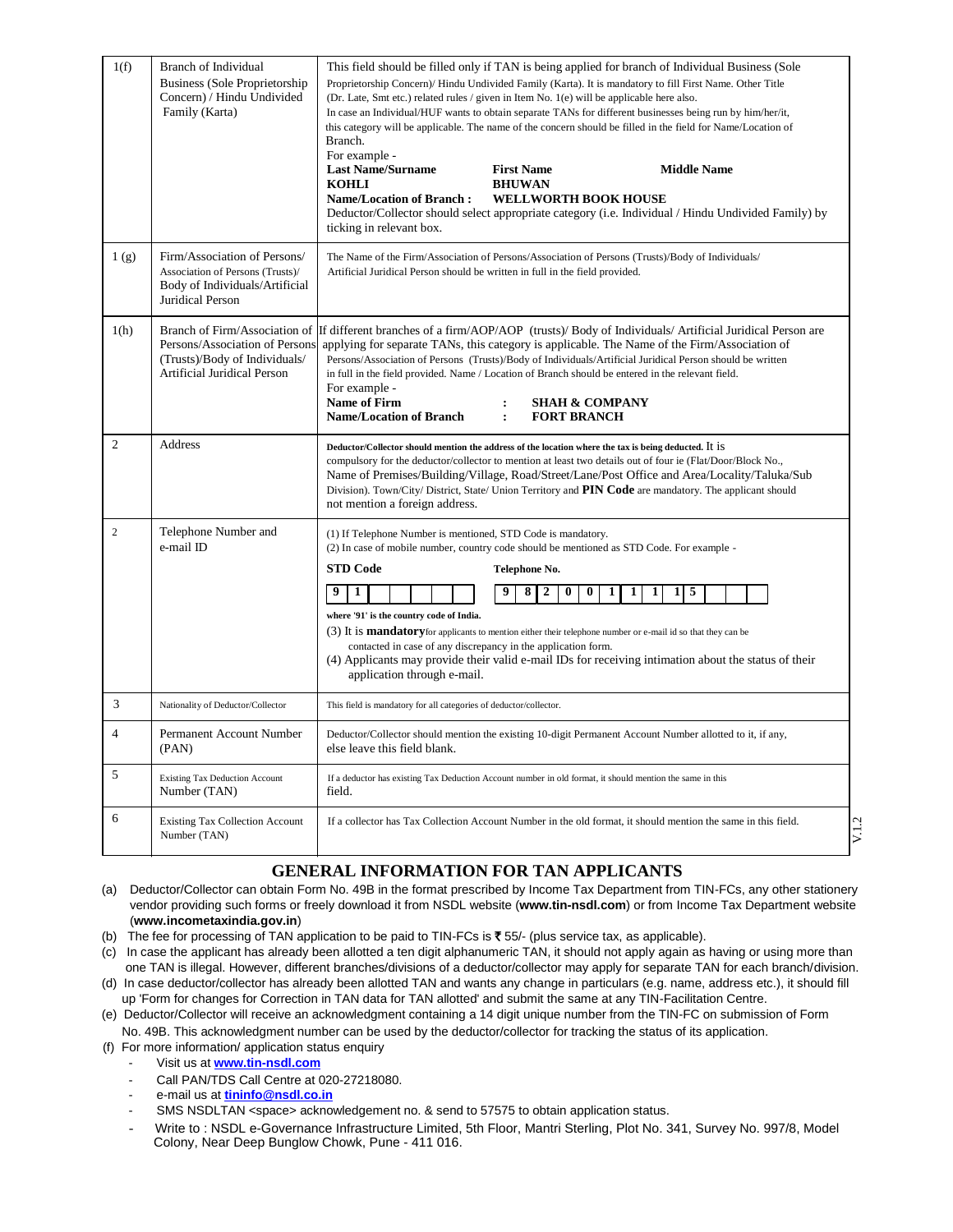### Form No. 49B

#### [See section 203A and rule 1:14A] Form of application for allotment of Tax Deduction and Collection Account Number under Section 203A of the Income Tax Act, 1961

To,

#### Assessing Officer (TDS / TCS)

| Assessing Officer Code (TDS / TCS) |  |  |  |  |  |  |  |  |  |
|------------------------------------|--|--|--|--|--|--|--|--|--|
| Area code                          |  |  |  |  |  |  |  |  |  |
| АО Туре                            |  |  |  |  |  |  |  |  |  |
| Range Code                         |  |  |  |  |  |  |  |  |  |
| AO Number                          |  |  |  |  |  |  |  |  |  |

Sir,

Whereas "I/we "am/are liable to "deduct/collect or deduct tax and collect tax in accordance with Chapter XVII under the heading "B. - Deduction at source' or 'BB. -Collection at source' of the Income-tax Act, 1961;

And whereas no Tax Deduction Account Number/Tax Collection Account Number or Tax Deduction Account Number and Tax Collection Account Number has been allotted to "me/us;

\*I/We give below the necessary particulars:

[ Please refer to instructions before filling up the form ]

1 Name - (Fill only one of the columns 'a' to 'h', whichever is applicable.)

(a) Central / State Government:

|                                                                                | Local Authority (State Govt.)     |
|--------------------------------------------------------------------------------|-----------------------------------|
| Name of Office                                                                 |                                   |
|                                                                                |                                   |
|                                                                                |                                   |
| Name of Organisation                                                           |                                   |
|                                                                                |                                   |
|                                                                                |                                   |
| Name of Department                                                             |                                   |
|                                                                                |                                   |
|                                                                                |                                   |
| Name of Ministry                                                               |                                   |
|                                                                                |                                   |
|                                                                                |                                   |
| Designation of the person responsible<br>for * making payment / collecting tax |                                   |
| (b) Statutory / Autonomous Bodies :                                            |                                   |
| Tick the appropriate entry                                                     | Statutory Body<br>Autonomous Body |
| Name of Office                                                                 |                                   |
|                                                                                |                                   |
|                                                                                |                                   |
| Name of Organisation                                                           |                                   |
|                                                                                |                                   |
|                                                                                |                                   |
| Designation of the person responsible                                          |                                   |
| for * making payment / collecting tax                                          | V.1.1                             |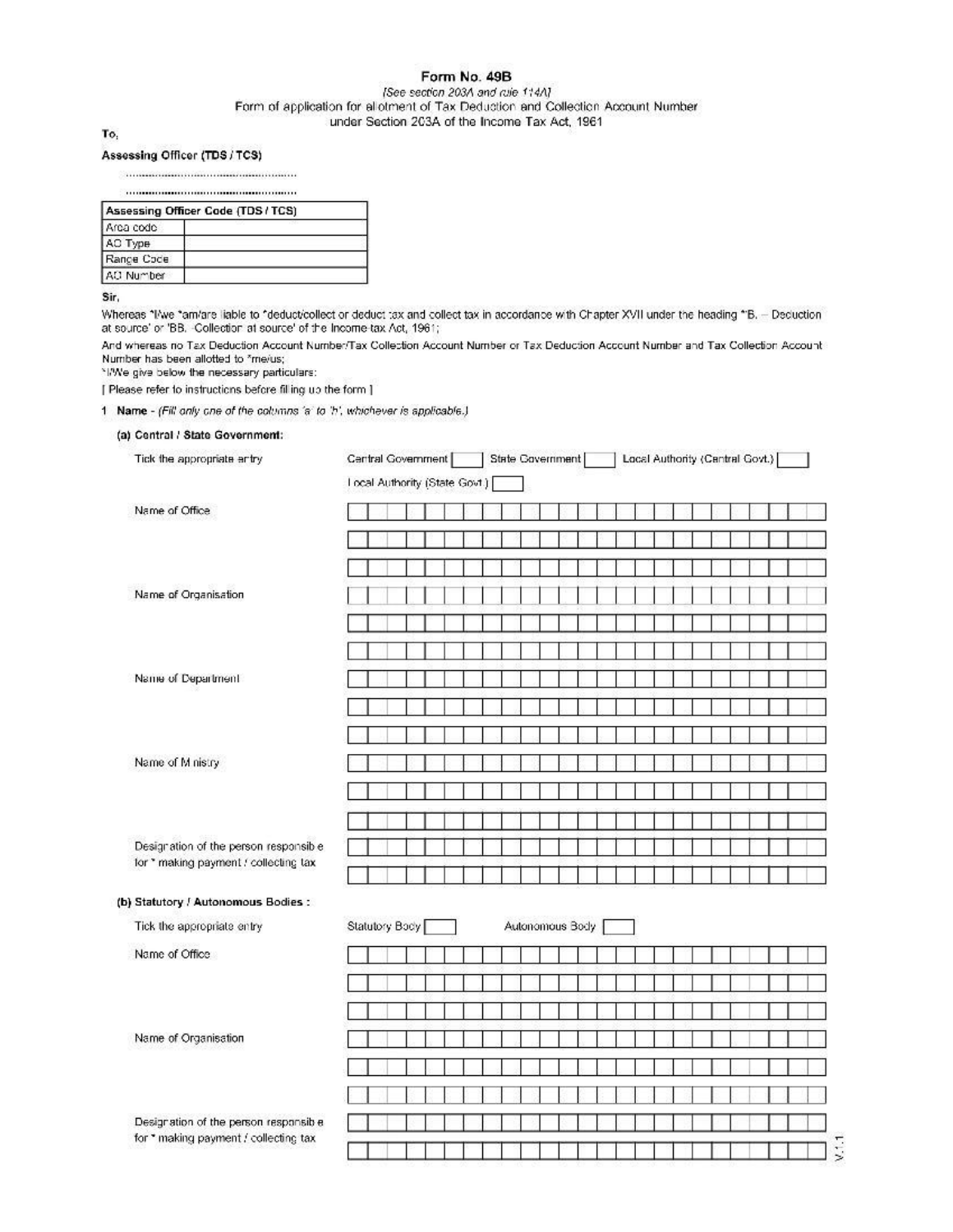(c) Company (See Note 1) :

| Tick the appropriate entry                                                                                                             | Government Company/Corporation<br>Government Company/Corporation<br>established by a Central Act<br>established by a State Act |            |  |      |                               |  |                        |  |              |  |  |  |                                  |  | Other<br>Company |  |                  |  |  |  |  |  |
|----------------------------------------------------------------------------------------------------------------------------------------|--------------------------------------------------------------------------------------------------------------------------------|------------|--|------|-------------------------------|--|------------------------|--|--------------|--|--|--|----------------------------------|--|------------------|--|------------------|--|--|--|--|--|
| Title (M/s)<br>(tick if applicable)                                                                                                    |                                                                                                                                |            |  |      |                               |  |                        |  |              |  |  |  |                                  |  |                  |  |                  |  |  |  |  |  |
| Name of Company                                                                                                                        |                                                                                                                                |            |  |      |                               |  |                        |  |              |  |  |  |                                  |  |                  |  |                  |  |  |  |  |  |
|                                                                                                                                        |                                                                                                                                |            |  |      |                               |  |                        |  |              |  |  |  |                                  |  |                  |  |                  |  |  |  |  |  |
|                                                                                                                                        |                                                                                                                                |            |  |      |                               |  |                        |  |              |  |  |  |                                  |  |                  |  |                  |  |  |  |  |  |
| Designation of the person responsible                                                                                                  |                                                                                                                                |            |  |      |                               |  |                        |  |              |  |  |  |                                  |  |                  |  |                  |  |  |  |  |  |
| for " making payment / collecting tax                                                                                                  |                                                                                                                                |            |  |      |                               |  |                        |  |              |  |  |  |                                  |  |                  |  |                  |  |  |  |  |  |
|                                                                                                                                        |                                                                                                                                |            |  |      |                               |  |                        |  |              |  |  |  |                                  |  |                  |  |                  |  |  |  |  |  |
| (d) Branch/Division of a Company:<br>Tick the appropriate entry                                                                        |                                                                                                                                |            |  |      |                               |  |                        |  |              |  |  |  |                                  |  |                  |  |                  |  |  |  |  |  |
|                                                                                                                                        | Government Company/Corporation<br>Government Company/Corporation<br>established by a Central Act<br>established by a State Act |            |  |      |                               |  |                        |  |              |  |  |  |                                  |  |                  |  | Other<br>Company |  |  |  |  |  |
| Title (M/s)<br>(tick if applicable)                                                                                                    |                                                                                                                                |            |  |      |                               |  |                        |  |              |  |  |  |                                  |  |                  |  |                  |  |  |  |  |  |
| Name of Company                                                                                                                        |                                                                                                                                |            |  |      |                               |  |                        |  |              |  |  |  |                                  |  |                  |  |                  |  |  |  |  |  |
|                                                                                                                                        |                                                                                                                                |            |  |      |                               |  |                        |  |              |  |  |  |                                  |  |                  |  |                  |  |  |  |  |  |
|                                                                                                                                        |                                                                                                                                |            |  |      |                               |  |                        |  |              |  |  |  |                                  |  |                  |  |                  |  |  |  |  |  |
| Name of Division                                                                                                                       |                                                                                                                                |            |  |      |                               |  |                        |  |              |  |  |  |                                  |  |                  |  |                  |  |  |  |  |  |
|                                                                                                                                        |                                                                                                                                |            |  |      |                               |  |                        |  |              |  |  |  |                                  |  |                  |  |                  |  |  |  |  |  |
|                                                                                                                                        |                                                                                                                                |            |  |      |                               |  |                        |  |              |  |  |  |                                  |  |                  |  |                  |  |  |  |  |  |
|                                                                                                                                        |                                                                                                                                |            |  |      |                               |  |                        |  |              |  |  |  |                                  |  |                  |  |                  |  |  |  |  |  |
| Name/Location of Branch                                                                                                                |                                                                                                                                |            |  |      |                               |  |                        |  |              |  |  |  |                                  |  |                  |  |                  |  |  |  |  |  |
| Designation of the person responsible<br>for * making payment / collecting tax                                                         |                                                                                                                                |            |  |      |                               |  |                        |  |              |  |  |  |                                  |  |                  |  |                  |  |  |  |  |  |
|                                                                                                                                        |                                                                                                                                |            |  |      |                               |  |                        |  |              |  |  |  |                                  |  |                  |  |                  |  |  |  |  |  |
| (e) Individual / Hindu Undivided Family (Karta) - (See Note 2) :                                                                       |                                                                                                                                |            |  |      |                               |  |                        |  |              |  |  |  |                                  |  |                  |  |                  |  |  |  |  |  |
| Tick the appropriate entry                                                                                                             |                                                                                                                                | Individual |  |      |                               |  | Hindu Undivided Family |  |              |  |  |  |                                  |  |                  |  |                  |  |  |  |  |  |
| Title (tick the sppropriats entry for individual)                                                                                      |                                                                                                                                |            |  | Shri |                               |  |                        |  | SmL          |  |  |  |                                  |  | Kumari           |  |                  |  |  |  |  |  |
|                                                                                                                                        |                                                                                                                                |            |  |      |                               |  |                        |  |              |  |  |  |                                  |  |                  |  |                  |  |  |  |  |  |
| Last Name / Surname                                                                                                                    |                                                                                                                                |            |  |      |                               |  |                        |  |              |  |  |  |                                  |  |                  |  |                  |  |  |  |  |  |
| <b>First Name</b>                                                                                                                      |                                                                                                                                |            |  |      |                               |  |                        |  |              |  |  |  |                                  |  |                  |  |                  |  |  |  |  |  |
| Middle Name                                                                                                                            |                                                                                                                                |            |  |      |                               |  |                        |  |              |  |  |  |                                  |  |                  |  |                  |  |  |  |  |  |
|                                                                                                                                        |                                                                                                                                |            |  |      |                               |  |                        |  |              |  |  |  |                                  |  |                  |  |                  |  |  |  |  |  |
|                                                                                                                                        |                                                                                                                                |            |  |      |                               |  |                        |  |              |  |  |  |                                  |  |                  |  |                  |  |  |  |  |  |
| Tick the appropriate entry                                                                                                             |                                                                                                                                |            |  |      | Branch of Individual business |  |                        |  |              |  |  |  | Branch of Hindu Undivided Fam ly |  |                  |  |                  |  |  |  |  |  |
| Individual/ Hindu Undivided Family (Karta):                                                                                            |                                                                                                                                |            |  |      |                               |  |                        |  |              |  |  |  |                                  |  |                  |  |                  |  |  |  |  |  |
| Title (fick the appropriate entry for individual)                                                                                      |                                                                                                                                |            |  | Shri |                               |  |                        |  | <b>Srrit</b> |  |  |  |                                  |  | Kurnari.         |  |                  |  |  |  |  |  |
| Last Name / Surname                                                                                                                    |                                                                                                                                |            |  |      |                               |  |                        |  |              |  |  |  |                                  |  |                  |  |                  |  |  |  |  |  |
| <b>First Name</b>                                                                                                                      |                                                                                                                                |            |  |      |                               |  |                        |  |              |  |  |  |                                  |  |                  |  |                  |  |  |  |  |  |
| Middle Name                                                                                                                            |                                                                                                                                |            |  |      |                               |  |                        |  |              |  |  |  |                                  |  |                  |  |                  |  |  |  |  |  |
| (f) Branch of Individual Business (Sole proprietorship concern)/ Hindu Undivided Family (Karta)<br>Name/Location of branch             |                                                                                                                                |            |  |      |                               |  |                        |  |              |  |  |  |                                  |  |                  |  |                  |  |  |  |  |  |
| (g) Firm / Association of Persons / Association of Persons (Trusts) / Body of Individuals / Artificial Juridical Person (See Note 3) : |                                                                                                                                |            |  |      |                               |  |                        |  |              |  |  |  |                                  |  |                  |  |                  |  |  |  |  |  |
| Name                                                                                                                                   |                                                                                                                                |            |  |      |                               |  |                        |  |              |  |  |  |                                  |  |                  |  |                  |  |  |  |  |  |
|                                                                                                                                        |                                                                                                                                |            |  |      |                               |  |                        |  |              |  |  |  |                                  |  |                  |  |                  |  |  |  |  |  |